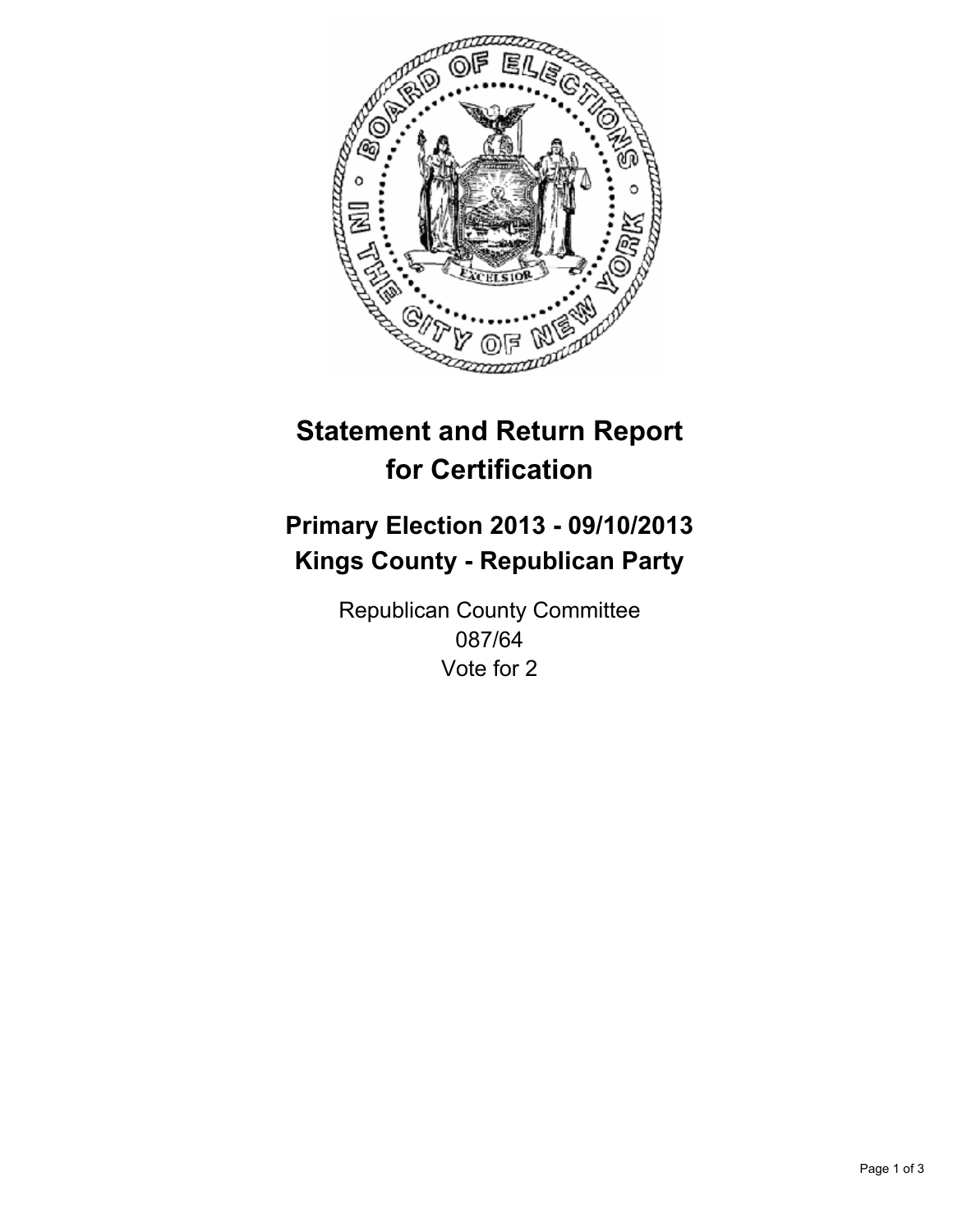

## **Assembly District 64**

| <b>EMERGENCY</b>     |          |
|----------------------|----------|
| ABSENTEE/MILITARY    | 2        |
| <b>FEDERAL</b>       | 0        |
| SPECIAL PRESIDENTIAL | $\Omega$ |
| <b>AFFIDAVIT</b>     | $\Omega$ |
| JOAN P. GILROY       | 10       |
| <b>SUSAN EATON</b>   | 11       |
| <b>MAUREEN DALY</b>  | 19       |
| <b>MARIE DALY</b>    | 15       |
| <b>Total Votes</b>   | 55       |